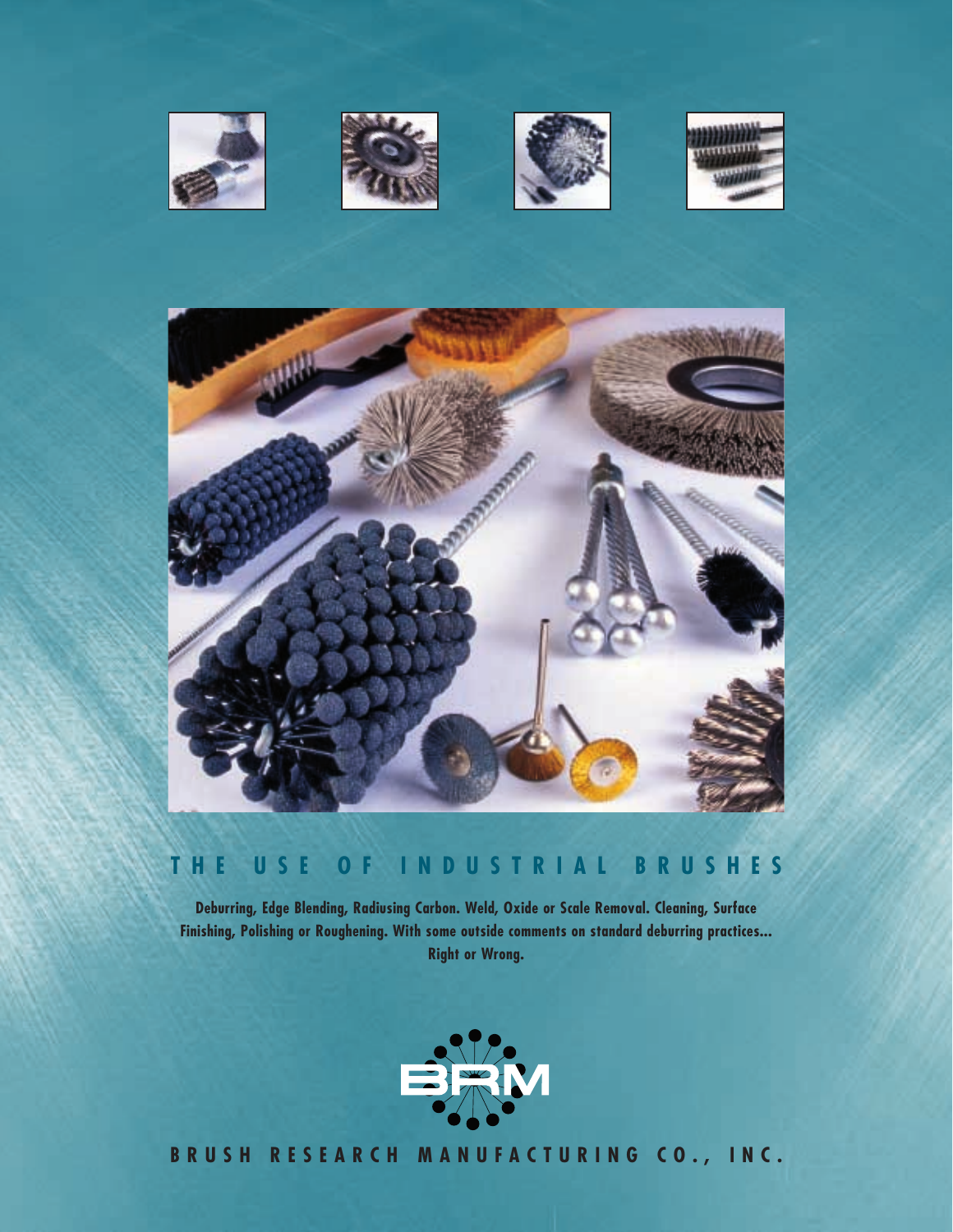#### **THE BRUSH INDUSTRY**

The brush manufacturing industry falls into three major categories:

- **1**.Maintenance brushes including brooms, push brooms, paint brushes, etc.
- **2**.Personal brushes such as hair brushes, tooth brushes, etc.
- **3**.Industrial brushes

Because this is a field that is critical in manufacturing, production, refurbishing, maintaining, and finishing yet often overlooked or under-researched, we are producing this booklet in hopes that it may give some assistance in helping you determine whether or not a brush application would be suitable to your production needs.



# **DEBURRING**

Deburring operations cost American companies billions of dollars annually and it is a production headache and frequently the source of bottlenecking in production and refinishing. Brush Research Manufacturing owes its beginnings to the need for special industrial brushes for the areo-space industry where miniaturization of parts and high quality were demanded to be totally deburred and almost surgically clean. One of our very early customers manufactured a device which controlled the braking of aircraft landing wheels and in this controlling mechanism were nine different sizes of holes of which each had to be deburred at the cross holes and each thread had to be deburred and the whole unit had to be completely clean. These holes ran in diameters of .042; .063; .079, etc. and we supplied them with brushes exactly to size made entirely of stainless steel with the fill being .002 and .003 inch. This company's entire deburring section uses nothing but brushes. On the other side of the spectrum we make one large end brush 12" in diameter, of a disc configuration, of stainless steel to impart a particular surface finish in a fuel bail in a nuclear reactor. There are many related jobs where brushes perform extremely well.

We also make the patented Flex-Hone® tool for deburring and super-finishing. The Flex-Hone is a unique tool that, while technically not a brush, deserves a place in this manual.

Each type of job requires a specific tool to accomplish the desired results. This book is designed to help you understand what options are available and each tools pros and cons. We are also always available to assist you with applications and suggestions.

annung ang K

## **INDUSTRIAL BRUSHES**

Industrial brushes are really cutting tools or cleaning tools. Each filament in itself is a cutting tool or will be if it is worked on its tip. The proper effect will be realized by using the tips of these thousands of filaments at the proper speed with the proper pressure to the work piece. It is a false, though widely believed, theory that states there must be a "scrubbing action" coupled with a great deal of pressure or friction. An industrial brush will perform its best when it is exactly the right size and the right type for the job and is operated at its highest safe speed with the lowest possible pressure.

Supposing you have a very sharp edge on the part to be finished a wheel brush may work extremely well by removing the edge and creating the desired radius without damaging or removing the metal on either side of the edge. This will only be accomplished by having the right diameter of wheel brush, the proper wire size depending upon the type of material which is to be worked, the face width wide enough to give you sufficient product, sufficient power and speed with the brush rotating near its maximum safe limits and the brush wire tips applied only to the edge that requires the metal removal. The brush wires should not be deflected or bent. Flexing of the wires may cause them to bend and sometimes vibrate and will result in wire fatigue at the base, causing breakage.

Using a brush in excess of its maximum safe speed will cause the brush to "self-destruct," potentially damage the material being worked on, and most importantly, is dangerous to the operator and those around him.

Please read on and learn about the industrial brushes available. Thank you, and enjoy!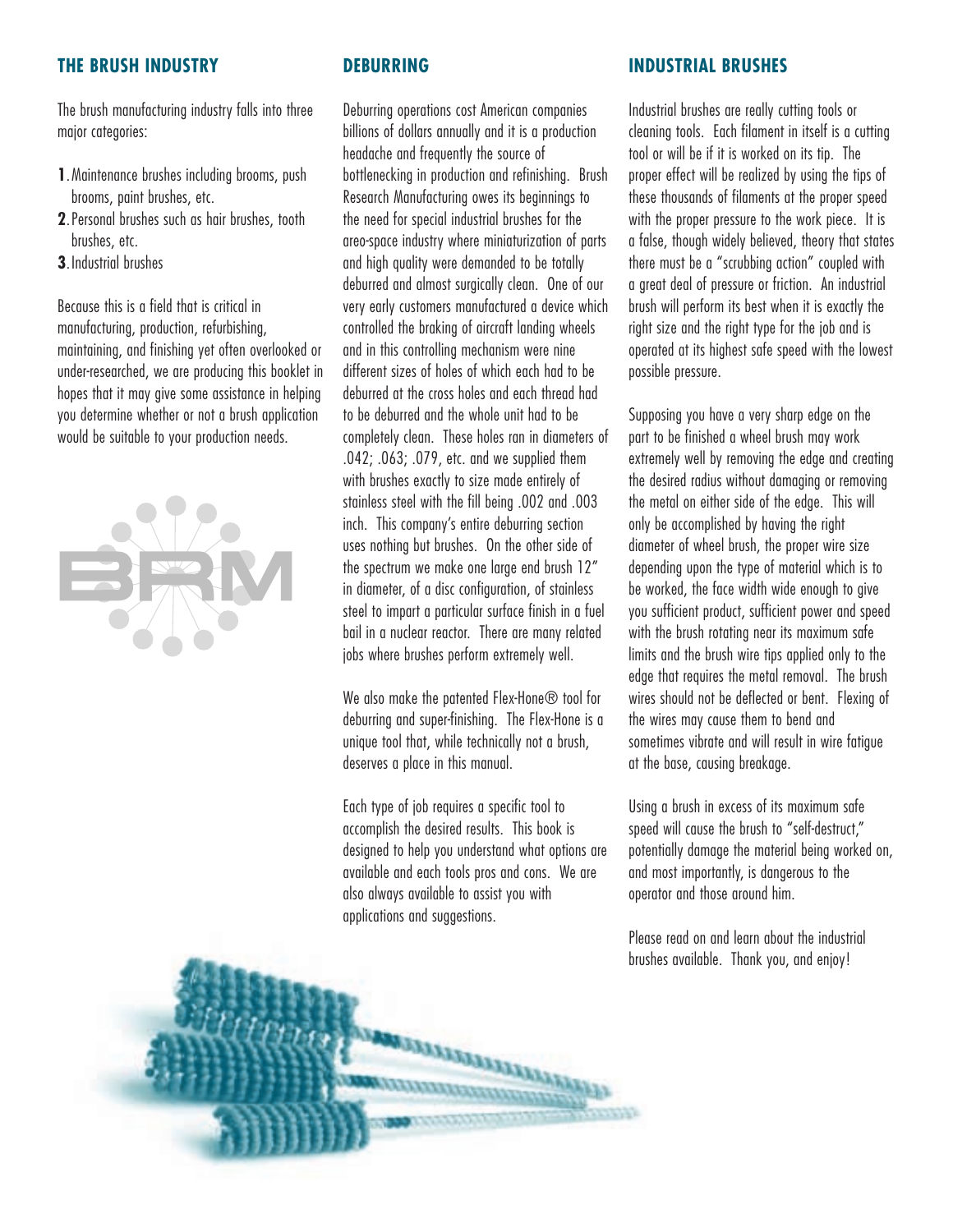# **TERMINOLOGY**

These terms may be used throughout this literature, and are important to know when you are looking to order your tools.

- A. Outside Brush Diameter
- B. Trim Length
- C. Arbor Hole
- D. Face Width
- E. Number of Rows
- F. Shank Diameter
- G. Cup Diameter
- H. Brush Part Length
- I. Stem Diameter
- J. Overall Length















**Single Stem** - Single Spiral (Specify if stainless stem desired)



**Double Stem** - Double or Single Spiral (Specify if stainless stem desired)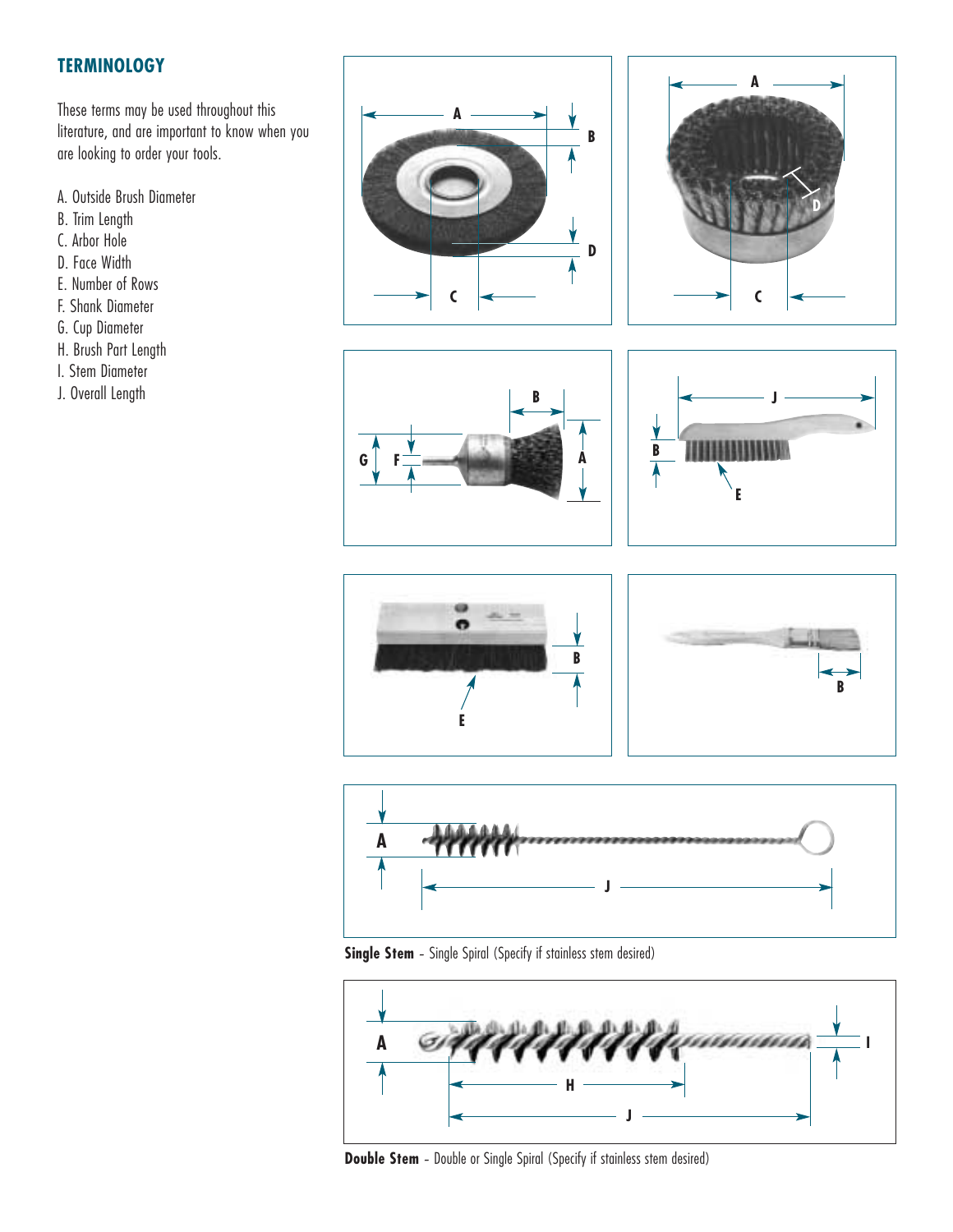# **POWER BRUSH SAFETY REQUIREMENTS**

Warning: In normal power brushing operations, the material being removed, such as burrs, scale, dirt, weld slag or other residue, will fly off the brush with considerable force along with brush filaments which break off due to fatigue.

The POTENTIAL OF SERIOUS INJURY EXISTS for both the brush operator and others in the work area (possible 50 or more feet from the brush). To protect against this hazard, WEAR SAFETY GOGGLES or FULL FACE SHIELDS WORN OVER SAFETY GLASSES WITH SIDE SHIELDS, along with PROTECTIVE CLOTHING.

You must follow all operator and safety instructions, as well as all common safety practices which reduce the likelihood of physical injury, or reduce its severity.

# **SUMMARY-POWER BRUSH SAFETY REQUIREMENTS**

Safety Goggles- Safety goggles or full face shields worn over safety glasses with side shields MUST BE WORN BY ALL OPERATORS and OTHERS IN THE AREA of power brush operations. Comply with the requirements of ANSI Z87.1-1989 "Occupational Eye and Face Protection."

Guards- Keep all machine guards in place.

Safety Standard Speeds- Observe all speed restrictions indicated on brushes, containers, labels, or printed in pertinent literature. "MSFS" means Maximum Safe Free Speed (RPM) – spinning free with no work applied. For reasons of safety "MSFS" should not be exceeded under any circumstances.

Safety Standard- Comply with the Safety Standards of the Industrial Division of the American Brush Manufactures' Association and the American National Standards Institute ANSI B165.1-2000 – Safety Requirements – Power Brushes and ANSI B165.2-1982" Safety Requirements- Power Brushes – Wood, Plastic, or Composition Hubs.

#### **WARNING!**

FAILURE TO OBSERVE SAFETY PRECAUTIONS MAY RESULT IN INJURY.

# **BRUSH USAGE RECOMMENDATIONS**

Pressure- Avoid excessive pressure when using a power brush. Excessive pressure causes overbending of the filaments and heat build-up resulting in filament breakage, rapid dulling, and reduced brush life. Instead of greater pressure on a brush, it is suggested that you try: 1) a brush with a more aggressive cutting action or 2) higher speed.

Brushing Problems – DO NOT ALLOW UNSAFE CONDITIONS TO CONTINUE. Occasionally, due to worn bearings, a bent spindle, an unusual application, operator abuse, or inappropriate use, a brush may fail. A brush which is not received in acceptable condition for trouble-free operation may also fail. Do not use or continue to use a failed brush or one which is functioning improperly as this increases the possibility for further brush failure and hazard of injury. The cause of the failure should be evaluated and corrected.

## **CORRECT**

Tips for doing the work.



Excessive pressure can cause wire breakage.



# **SELF-SHARPENING**

When using wire wheel brushes, periodically reverse the direction of rotation to take advantage of the self-sharpening action that will result.

This information is based on the collective experience of the ABMA Industrial Division members and provided solely as a public service for the guidance of the users of the members' products. These recommendations are not necessarily complete with respect to any particular application and common sense safety considerations should be adhered to generally. Any applicable federal, state, or local law or regulation must be strictly adhered to, and is controlling over any recommendation contained herein.

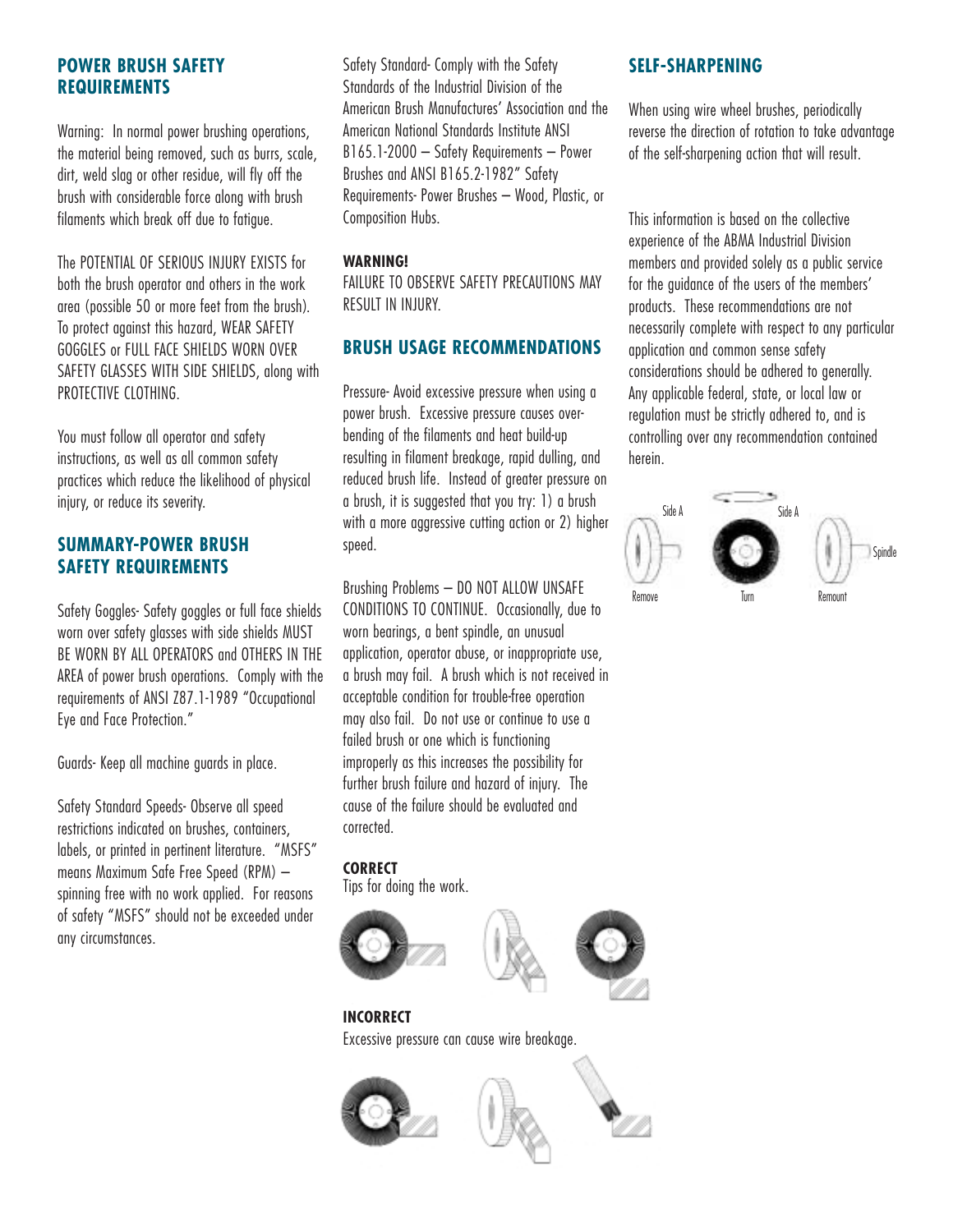#### **WHEEL BRUSHES**

The most widely used wheel brush is called the standard wheel brush and the most popular diameters are 6 and 8 inches, although they are available anywhere from 3 to 15 inches. They come in many wire sizes depending upon the work piece and the type of finish that you want. The wire fill is invariable crimped. Crimping is done for mainly two purposes:

1. To make the wires stand apart from each other 2. To absorb the flexing and the vibrations and help prevent wire fatigue and wire breakage

Less expensive wheel brushes may be of untempered wire. You should be careful in ordering a very inexpensive brush made with untempered wire may last only 30% as long as high tempered, quality brush wire. The majority of wheel brushes come with a 2" arbor hole in which adapters are inserted to go on shafts ranging from  $\frac{1}{2}$  up to 1".

In addition, most manufacturers offer wheel brushes in heavy duty wide face and super duty extra wide face wheels.

When you are comparing brushes between one manufacturer and another, you should always pay attention to the length of trim, which is the length of the wire from the hub, and also the running face width. The running face width is the width of the brush when it is in operation and normally is a different dimension than when you get it out of the box.

It is important to reverse the brush from time to time so that the brush is then running in an opposite direction which will extend the life of the brush and improve its cutting action.

## Once again, **a wheel brush should be operated at the highest possible safe speed within its quoted safe speed limits and the lightest possible pressure applied by the work piece to the brush face.**



**HEAVY DUTY WIDE FACE WHEEL** CATALOG LINE- BDH

Wheel diameters are important because of surface speeds. With a 3,450 RPM motor, the surface speed of a 4" brush has a speed of 3,600 linear feet per minute while a 6" brush has 5,400 LFM and a 10" diam. brush would run at 9,000 LFM. Check the free running speed and make sure it is under the recommended maximum safe free speed. A softer or smaller gauge wire might perform better with the proper speed than a heavier wire brush at a slower speed.



**STANDARD DUTY, MEDIUM FACE WHEEL** CATALOG LINE- BDA



**SUPER DUTY, EXTRA WIDE FACE WHEEL** CATALOG LINE- BDS

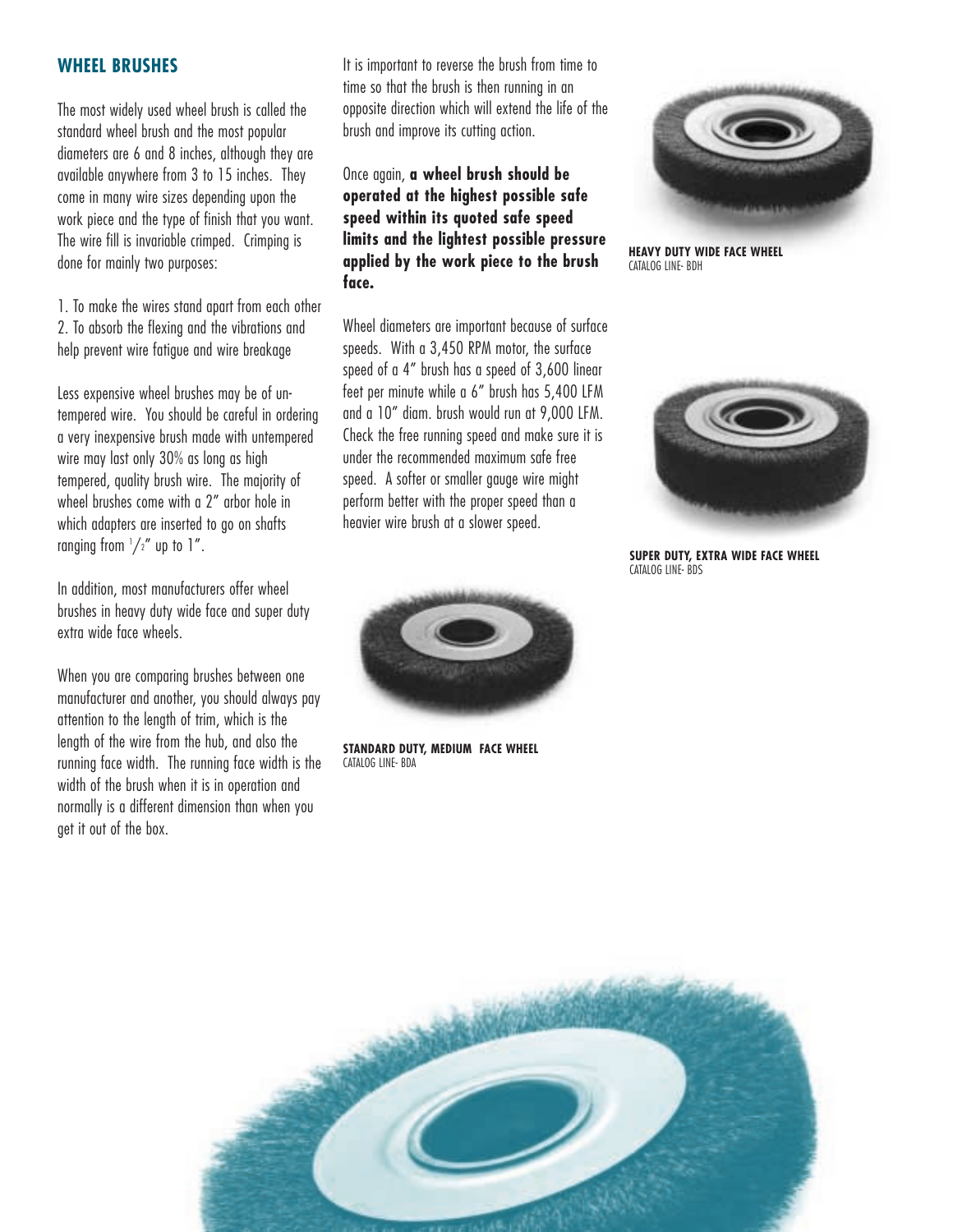#### **NARROW FACE WHEEL BRUSH**

The narrow face wheel brush is normally one with a much longer trim which is used against irregular surfaces enabling the wire to get down into the crevices. This longer trim is also used for polishing because of the softer brushing action. As with all wheel brushes, you should use the largest diameter spindle possible because with a large wheel brush at the proper RPM, a great deal of force is exerted at its periphery.



**MULTI-DUTY NARROW FACE WHEEL** CATALOG LINE- BDM

#### **TAMPICO WHEELS**

Tampico used to be the standard in the polishing trade. A fiber from a cactus plant that grows in northern Mexico, it is tough, resistant to oils and heat. Used with a grease-type abrasive stick it does a fine job. Treated tampico brushes are made by coating the wheel with a sticky type of varnish that will hold dry abrasives. Tampico wheels can be used to polish such items as chromed parts, eye-glass frames, etc.



**TAMPICO WHEEL** CATALOG LINE- CT AND TWA

#### **COPPER CENTERS**

Copper centers are small wheel brushes from 1" to 4" in diameter. The copper centers are normally available from \_" up to \_" arbor holes. Small diameters in this type of work have the advantage of being much easier to control by hand by an operator as the rotary motion does not have the same tendency to push itself away from the work area as larger diameters. These also make excellent tube brushes and can be stacked together or spaced apart by putting washers in between the brushes in order to give an area in which dirt, scale, and other debris can accumulate.



**TAMPICO WHEEL** CATALOG LINE- CT AND TWA

| <b>RPM</b> | 1" Dia. | 2" Dia. | 3" Dia. | 4" Dia. | $6''$ Dia. | 7" Dia. | 8" Dia. | 10" Dia. | 12" Dia. | 14" Dia. | 15" Dia. |
|------------|---------|---------|---------|---------|------------|---------|---------|----------|----------|----------|----------|
| 900        | 236     | 471     | 707     | 942     | 1414       | 1649    | 1885    | 2356     | 2827     | 3299     | 3534     |
| 1150       | 301     | 602     | 903     | 1204    | 1806       | 2107    | 2409    | 3011     | 3613     | 4215     | 4516     |
| 1200       | 314     | 628     | 942     | 1257    | 1885       | 2199    | 2513    | 3142     | 3770     | 4398     | 4712     |
| 1500       | 393     | 785     | 1178    | 1571    | 2356       | 2749    | 3142    | 3927     | 4712     | 5498     | 5891     |
| 1750       | 458     | 916     | 1374    | 1833    | 2749       | 3207    | 3665    | 4582     | 5498     | 6414     | 6872     |
| 2000       | 524     | 1047    | 1571    | 2094    | 3142       | 3665    | 4189    | 5236     | 6283     | 7330     | 7854     |
| 2400       | 628     | 1257    | 1885    | 2513    | 3770       | 4398    | 5027    | 6283     | 7540     | 8796     | 9425     |
| 2800       | 733     | 1466    | 2199    | 2932    | 4398       | 5131    | 5864    | 7330     | 8796     | 10263    | 10996    |
| 3000       | 785     | 1571    | 2356    | 3142    | 4712       | 5498    | 6283    | 7854     | 9425     | 10996    | 11781    |
| 3200       | 838     | 1676    | 2513    | 3351    | 5027       | 5864    | 6702    | 8378     | 10053    | 11729    | 12566    |
| 3400       | 890     | 1780    | 2670    | 3560    | 5341       | 6231    | 7121    | 8901     | 10681    | 12462    | 13352    |
| 3750       | 982     | 1964    | 2945    | 3927    | 5891       | 6872    | 7854    | 9818     | 11781    | 13745    |          |
| 4000       | 1047    | 2094    | 3142    | 4189    | 6283       | 7330    | 8378    | 10472    | 12566    |          |          |
| 4500       | 1178    | 2536    | 3534    | 4712    | 7069       | 8247    | 9425    | 11781    | 14137    |          |          |
| 5000       | 1309    | 2618    | 3927    | 5236    | 7854       | 9163    | 10472   | 13090    |          |          |          |
| 5400       | 1414    | 2827    | 4241    | 3655    | 8482       | 9896    | 11310   |          |          |          |          |
| 6000       | 1571    | 3142    | 4712    | 6283    | 9425       | 10996   | 12566   |          |          |          |          |

#### **TABLE OF SURFACE SPEEDS (FT/MIN)**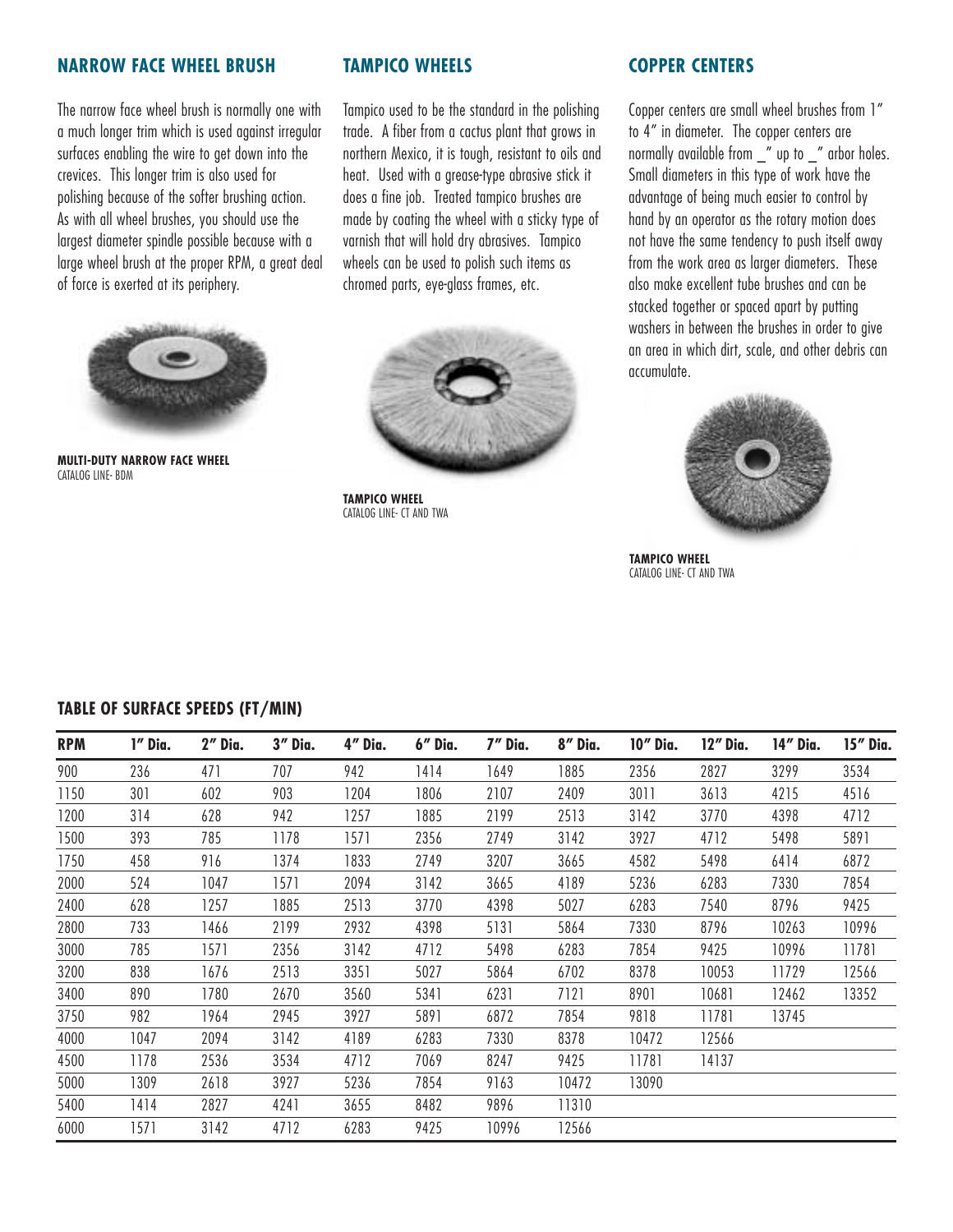#### **TWISTED TUFT OR KNOT**

This wheel brush is made in tufts with the tufts being twisted approximately  $\frac{2}{3}$  of their length with the top third being slightly flared. The purpose of this is to make the brush more rugged so that the cutting action can be more aggressive. The tufts will also absorb the vibration which helps eliminate the bending and, therefore, reduce wire fatigue. When the wire sizes get up to around the .020 and .030 inch sizes, you will find that the tufts are often twisted almost their entire lengths. These are used a lot in the oil fields where very heavy brushing action is required. An extra wide face is also available.



**TWISTED TUFT** CATALOG LINE-BTS, B AND TW (WIDE)

## **CABLE TWIST**

A cable twist is much like a twisted tuft, only the tufts are twisted their entire length, no matter of the filament sizes. There is also a very narrow face width, called "Stringer Bead," for getting into very small channels such as required in the welding of pipe when you must properly clean and prepare the surface.



**CABLE TWIST** CATALOG LINE- BTC, BSTCM (NARROW)

# **CUP BRUSH**

The cup brush is very similar to a wheel brush except that they are formed into a cup fashion. These can be made in very small diameters with a  $1/4$ " shank with diameters down to 1  $1/4$ ". The light duty cup brushes are made with crimped wire, while the tufted cup brushes, which are available in a single or double row, are used in heavier-duty applications. These come in all the various wire sizes and again, you should consider the type of work that you want the brush to do. Picking the heaviest wire size is not always the right answer. We also make certain cup brushes made with a phosphor bronze wire, to be used in areas where a non-sparking brush is required.



**CUP BRUSH** CATALOG LINE- BUC, BUS, BUSC, BUDX, BUDXC

# **END BRUSHES**

All End Brushes come with a  $1/4$ " shank and the size is the diameter of the brush as it comes out of the retaining cup and can be supplied in crimped fill or a knot type tuft. These are normally stocked in high tempered fatigue resistant carbon steel and stainless steel. We are also able to make them in brass, for special applications. They have many uses and can be attached to extensions in order to reach into deep recesses.

The knot type variety is used universally by engine rebuilders for removing carbon from heads. It is essential to operate these within their maximum safe speeds. They should not be operated on an unrestricted, high speed air drill. The tufts will flare outwards which may destroy the tool and could cause injury to the operator.



**KNOT TYPE END BRUSH** CATALOG LINF- BNH

We also make an End Brush which we call a deep well end brush. The wire is inside of a tube and as the end wears down, the tube can be cut back to expose new wire. This is invaluable for cleaning small crevices.

Although it is customary to put these brushes into a hand-held electric drill motor or a speed controlled air drill, they might also be used in drill presses. There are many machine shops which have inserted a brush of the right configuration on their turret lathe and used it as their final operation for cleaning, deburring, or finishing.



**SOLID END BRUSH** CATALOG LINE- BNS

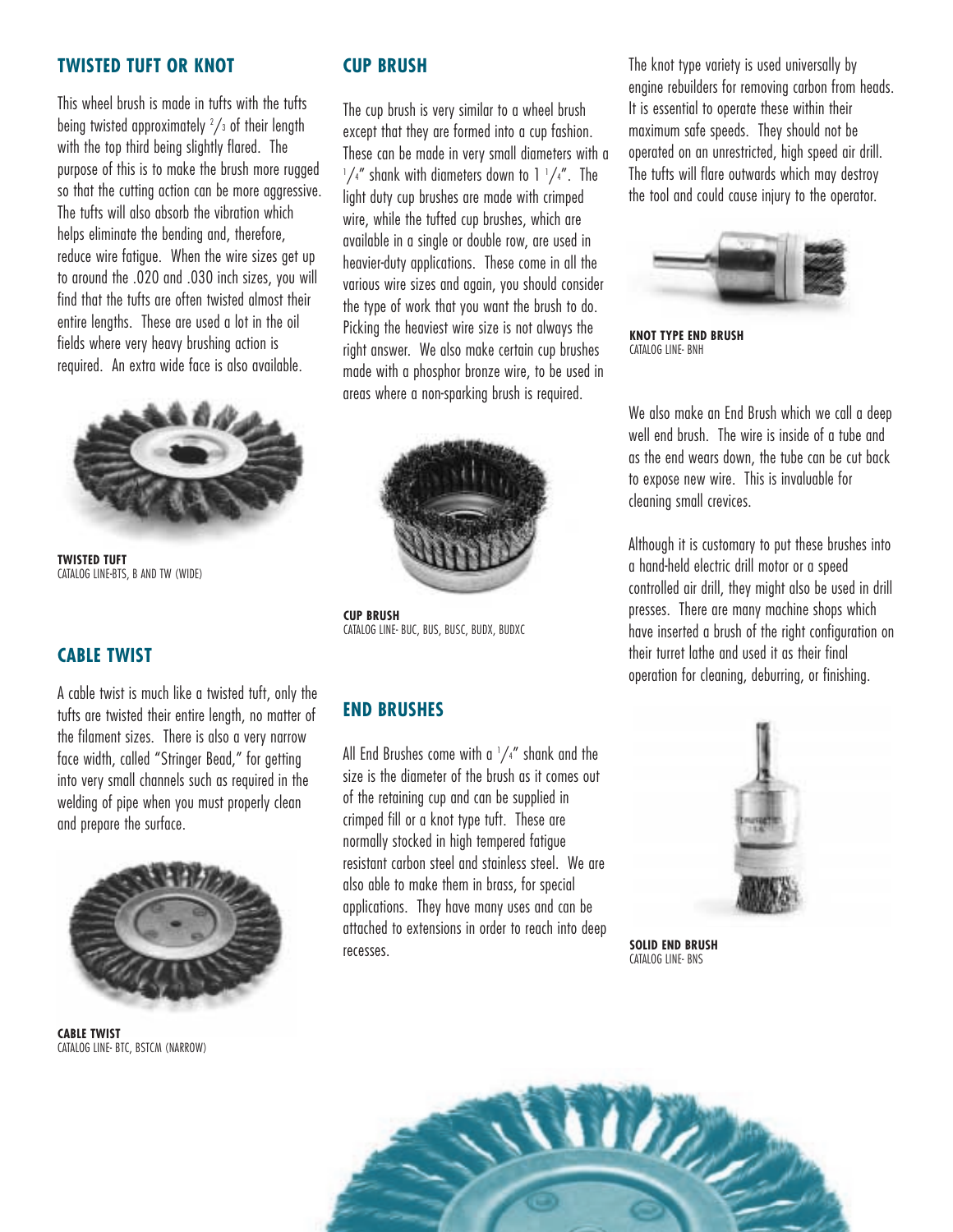#### **ENCAPSULATED BRUSHES**

Encapsulated wire wheel, cup and end brushes provide remarkably strong brushing action for fast burr removal and uniform surface blending. The encapsulation holds the wire rigid, prevents fatigue and breakage, and provides for a short trim configuration that gives the fast cutting action characteristic with minimum pressure. The combination of these features creates a substantial increase in safety.

When using encapsulated brushes, it is important to avoid applications to surfaces over 180°F. Excessive temperature will soften or melt the encapsulation material, and may leave a residue that might be very difficult to remove.



**ENCAPSULATED CUP BRUSH** CATALOG LINE- BDM-E, BNS-E, BUC-E, CE

# **TUBE BRUSHES**

As the name implies these are for tubes or cylinders. These are cleaning tools and are available in almost any size of wire in all filament types. It is easy to engineer this brush type to your particular job. It is a fallacy to think that you need one of these brushes grossly oversize or it won't give you a good cleaning job. In fact, you want the brush to fit just right, as it is the tips of the wires that provide the cutting action. Furthermore, you do not need an excessively long brush part. A long brush part will only give you a tool which creates a lot of friction and, therefore, is very difficult to use.

The standard brush terminology for tube brushes is diameter by the length of the brush part by the overall length. A 2x4x8 brush would have a 2" diameter with a 4" long brush part, and an overall length of 8".

The stainless steel brushes have a tendency to work harden. The stainless stem, in being twisted, work hardens very quickly, and so you will have a stem wire which is extremely hard and relatively flexible. With a nylon tube brush there is a tendency for the filament tips to become sharp after much use, which reduces its cleaning power. Nylon can be used in almost all cleaning solvents and mild acids without damage.

For very fine and delicate work, natural bristle or pig bristle is important because not only will it not scratch, but the ends of the bristle will split or flag, and are excellent in picking up and removing small particles of dust. The natural bristles will not pick up and carry static electricity as the nylon brush is apt to do.



#### **SERIES 84 TUBE** CATALOG LINE- 84



**SERIES 85 TUBE** CATALOG LINE- 85



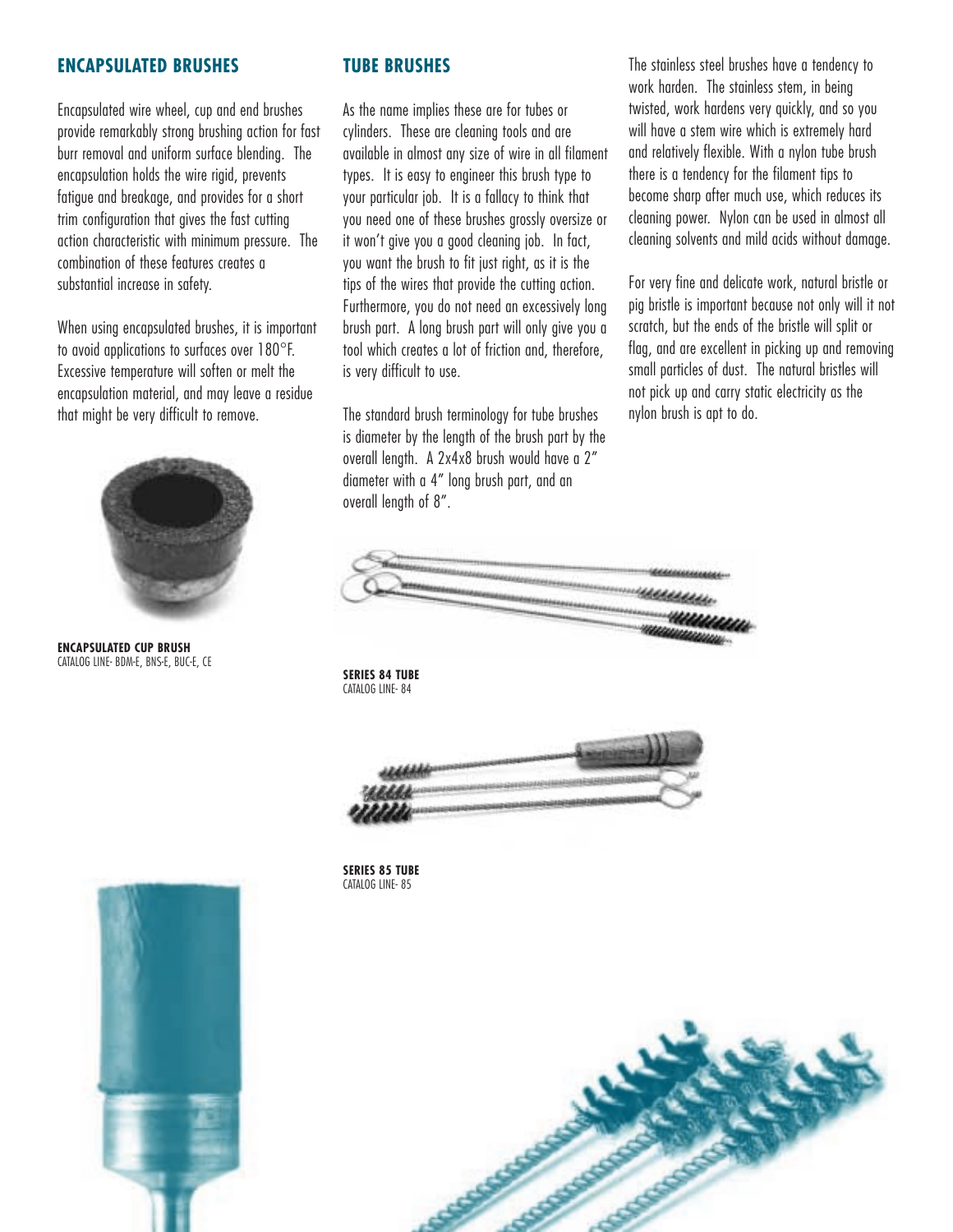#### **FLUE BRUSHES**

These brushes, once mainly used for cleaning the tubes in boilers, come with either a single spiral of filaments, which is the stiffer type, or a double spiral (porcupine) fill. Both are a four wire construction, but the double spiral fill has each wire separated from the other and is widely used in the plastic extrusion industry. A standard extension may be attached to these for any length needed. These brushes typically come with a pipe nipple adaptor for precisely this reason.



**SERIES 89 FLUE** CATALOG LINE- 90

# **STRIP BRUSHES**

A very versatile brush that is made almost entirely by machine, whereby the material is held down inside of the channel with a retaining wire and the channels themselves are roll formed over this wire. The channels are either of steel or aluminum. They are size classified by the size of the strip before forming.

It is possible to have the base made with stainless steel retaining wire.



**STRIP BRUSH** CATALOG LINE- S

#### **RADIAL COIL BRUSHES**

These may also be wrapped around a shaft or around a drum in order to develop a cylinder brush, designated a "radial coil" brush. The wider the backing is then the larger the drum it must have in order to be able to complete the circle it ruining the backing strip. They can be ordered in almost any length and any diameter. When your brush is worn out, you may then order the coil only and replace your brush on the drum. These have wide and varied uses for the cleaning of conveyor belts, steel plates, plaster board, etc.

#### **HAND SCRATCH BRUSHES**

A wide variety of brushes, with a variety of handles are available. Most of the hand scratch brushes can be made with any filament material. These are to be used by hand for any manner of cleaning and polishing.

One of the most popular hand scratch brush is the tooth brush type, Series 93. They are available with a variety of filaments, from stainless steel to horsehair. These are available in either wood or plastic handles.



**SHOE HANDLE HAND SCRATCH** CATALOG LINE- B





**RADIAL COIL BRUSH** CATALOG LINE- RADIAL COIL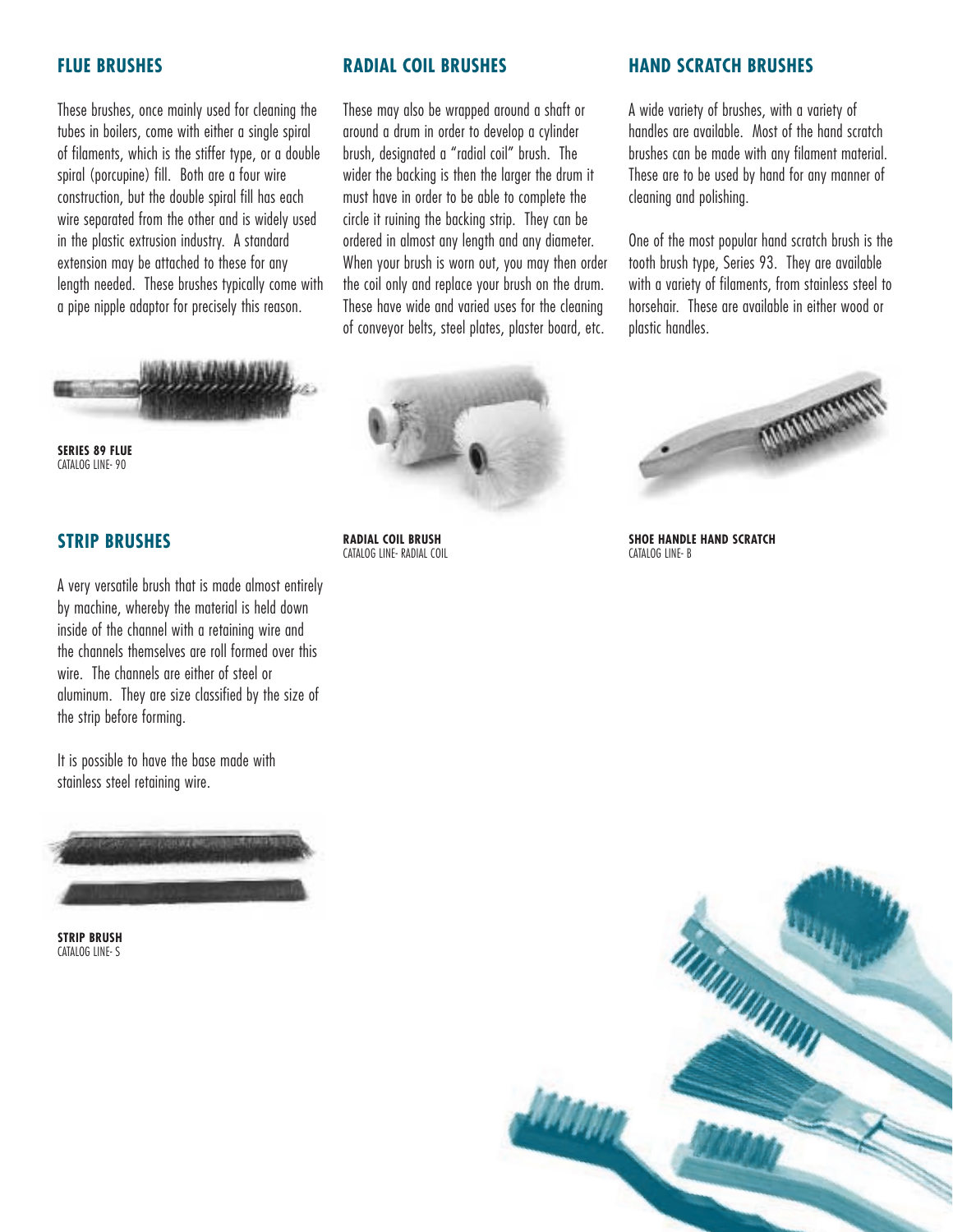#### **ABRASIVE NYLON BRUSHES**

Abrasive nylon brushes utilize a homogeneous structure that is developed by extruding a combination of stabilized nylon with abrasive grain into a single filament. The abrasives are typically aluminum oxide or silicon carbide, though a silicate is also available.



**SOLID END BRUSH (ABRASIVE NYLON)** CATALOG LINE- BNSAY

Abrasive nylon, like all other materials, has its advantages and disadvantages as a surface finishing tool. One major advantage is the filament's ability to cut along its entire length, rather than solely with the tips of the filaments. Its other main advantage is the flexibility of its filaments, which allows the brush to finish uneven surfaces with greater ease.



**WHEEL BRUSH (ABRASIVE NYLON)** CATALOG LINE- NY

The disadvantages to abrasive nylon are mainly its limited applications and heat sensitivity. What is meant by limited applications is that abrasive nylon is primarily a deburring tool for small burrs only, and a polishing tool, but not as well suited for more aggressive applications. Furthermore, the heat sensitivity is an issue, as the nylon heats up and has the possibility of "smudging" or leaving traces of plastic on the material being worked on. To avoid this, apply the least amount of pressure needed to achieve the desired result, check the surface speed which should not exceed 3,000SFPM, and consider using a coolant if necessary. The calculation for surface speed is:

SFPM =  $\frac{\text{Dia.}(\text{inches}) \times \text{RPM}}{12}$ 

For the proper applications, abrasive nylon can be an extraordinary tool for its combination of features and price.

The abrasive nylon filaments are used to make end brushes, different types of wheel brushes, cup brushes, tube type brushes, and our Nampower™ tools.



**DEBURRING BRUSHES (ABRASIVE NYLON)** CATALOG LINE- 81AY, 85AY, 90AY

#### **NAMPOWER**

Our Nampower tools are designed for manual and automated finishing machinery. They are used in extrusion, automotive and appliance plants, as well as fine blanking and other industrial applications. The Nampower tools come in two varieties:

1. Abrasive disc brushing tools with a  $\frac{7}{8}$  arbor 2. Abrasive Hex-Drive™ tools

The Hex-Drive versions of Nampower are designed for used with Hex-Drive systems on machinery including NC, CNC and robotic systems. The Hex-Drive system allows the tools to be turned in both directions for 360° finishing. Typical applications include deburring, edge radiusing and general surface finishing for all of the Nampower tools.



**NAMPOWER**  CATALOG LINE- AD, AHX

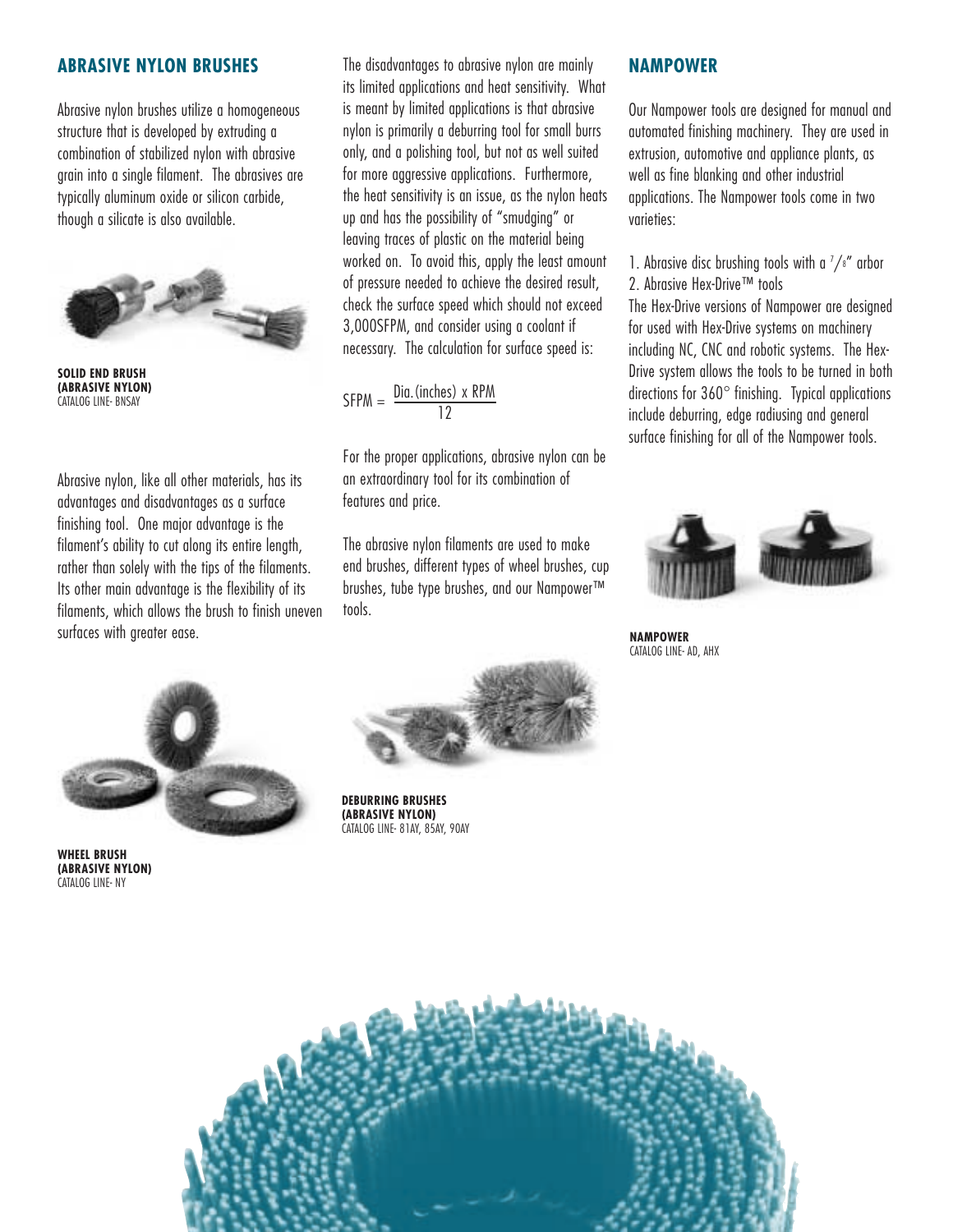#### **FLARE BRUSHES**

Our flare brushes are tools that are designed for serious removal of contaminants. Our patented tools are made from a cobalt base hard facing that is flame-coated to the ends of stainless steel aircraft cable.

We make these tools to cover ID's from 1" up to 8". These tools can be used to remove carbon build up from ports, remove rust and scale from pipe IDs. Our flare brush tools have long lives, as long as it does not get hung up and twist the cables. These tools will work on curved pipe. Recommended RPM for our flare brushes is 2,000 RPM.



**FLARE BRUSH** CATALOG LINE- DEB

#### **MINIATURE DEBURRING BRUSHES**

We make miniature deburring tools, with crosshole deburring tools that go as small as .024" diameter. The filament is .003" and .002" stainless steel, and twisted-in stem wires down to .015 in diameter. These miniatures take up where our other tools leave off, going as large as .250" in the miniatures, then from .250" to 2" for our larger deburring brushes.



**MINIATURE TWISTED-IN WIRE** CATALOG LINE- SERIES 81, SERIES 83

We also offer miniature cup brushes, miniature wheel brushes, miniature mandrel mounted wheel brushes and miniature end brushes. These tools come in crimped or straight steel, stainless steel, brass, or natural bristle.

The uses for these tools are limitless. Anywhere there is a small cross hole, a small end hole, or a burr that needs to be removed from the surface of a delicate part, these tools will do the job.

Many of these can be used by hand or mounted on a Dremel-type tool. Be careful with the miniature twisted-in wire brushes to not bend the stems as they are very delicate, but used properly can be extremely successful, and often times the only hope for extremely small cross holes.



**MINIATURE WHEELS** CATALOG LINE-SERIES 82A



**MINIATURE CUP BRUSHES** CATALOG LINE- 82B